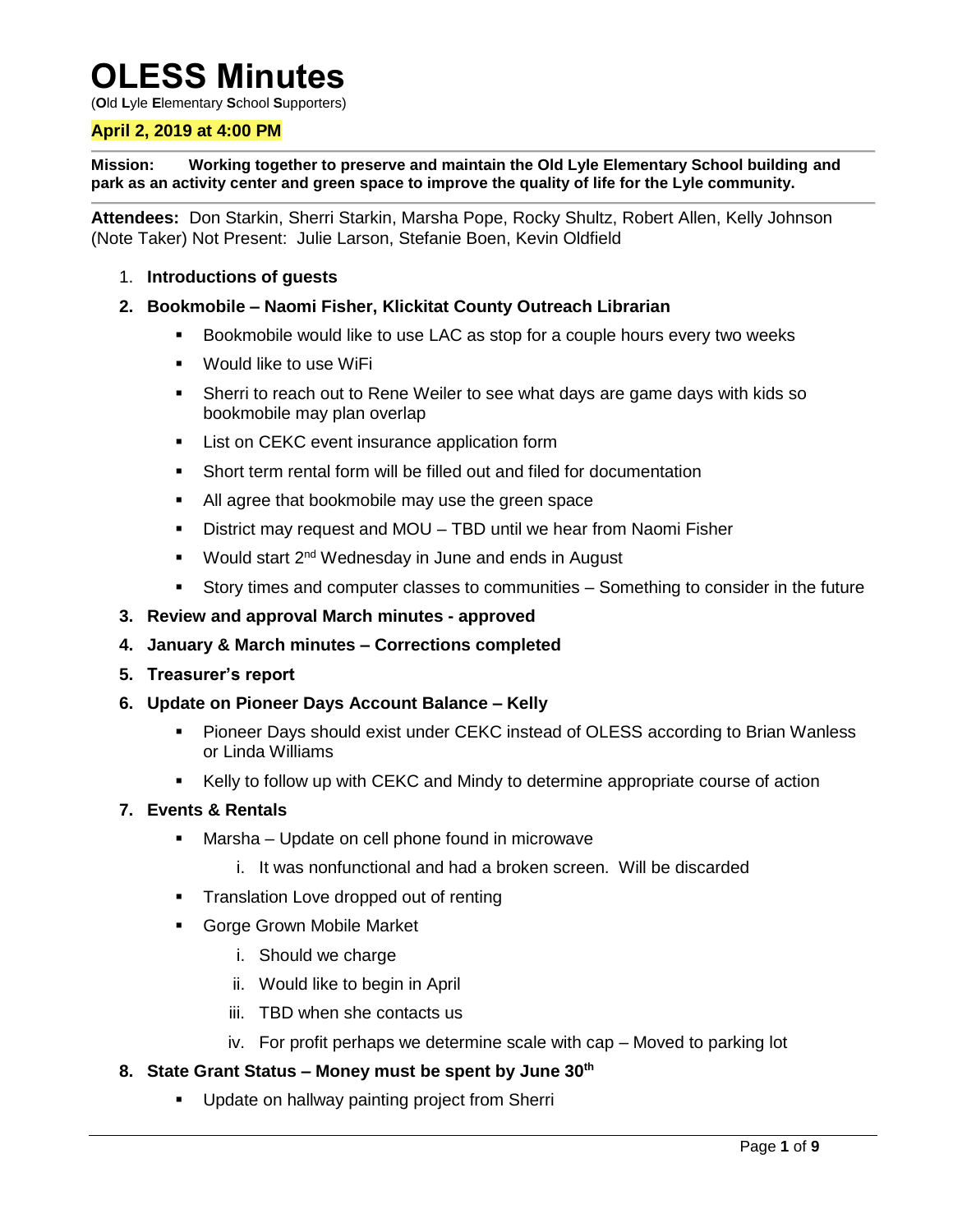- **Update on blinds project from Don &/or Robert**
- <sup>3</sup>/20/19 Don ordered 2 heat pumps and 1 repair unit
	- o Repair unit was sent back by PO due to physical address
	- o Don and Robert to follow up
- Before and after pics for blinds, painting, heat pumps Don gave some to Kelly. Will follow up with heater pics
- How much money do we have left to spend by 6/30/19, What do we spend it on?
	- o \$1,200 after carpeting purchase TBD
- Sherri Present bid to carpet two classrooms \$5,535.11
	- o Kelly move to proceed, Rocky seconds all approve
	- o Sherri & Don to choose color of carpet

# **9. Building Issues (non-state grant projects)**

- 3/21/19 Sherri found the lockbox open with the key missing. Marcia Buser placed another key in the box.
	- i. How do we proceed? Tenant lost key
	- ii. Don to get new key and give Marcia hers back
- Relocation of BBQ
	- i. Compliance considerations
	- ii. Needs to be investigated regarding county compliance TBD
- $\blacksquare$  Installing sink in pavilion
	- i. Compliance considerations
	- ii. Needs to be investigated regarding county compliance TBD

# **10. Cabinet project with Vern Harpole update from Don**

- 3/12/19 Status: Don to check with Vern for update
- 04/02/19 Status: TBD

# **11. Reschedule closet clean up – Two hours before next meeting**

# **12. Update from Sherri & Don on 3/27 School Board Meeting & Report**

- Lease report requirements Board was pleased with presentation and felt requirement was fulfilled
- School board discussion about OLESS fielding more expenses non-issue at this time
- **•** Overall went really well

# **13. Volunteer Hours – Currently only tracked on OLESS Meeting sign-in sheets**

- **Moving forward Should we track on spreadsheet?**
- Yes, secretary to generate report reflecting total hours
- Kelly to generate form and give to Stefanie Boen (Secretary)

# **14. OLESS Meeting sign-in sheets – Suggested Changes**

- Move contact information to spreadsheet to create "List of Contacts for LAC."
- Remove "Check" box and add signature line for traceability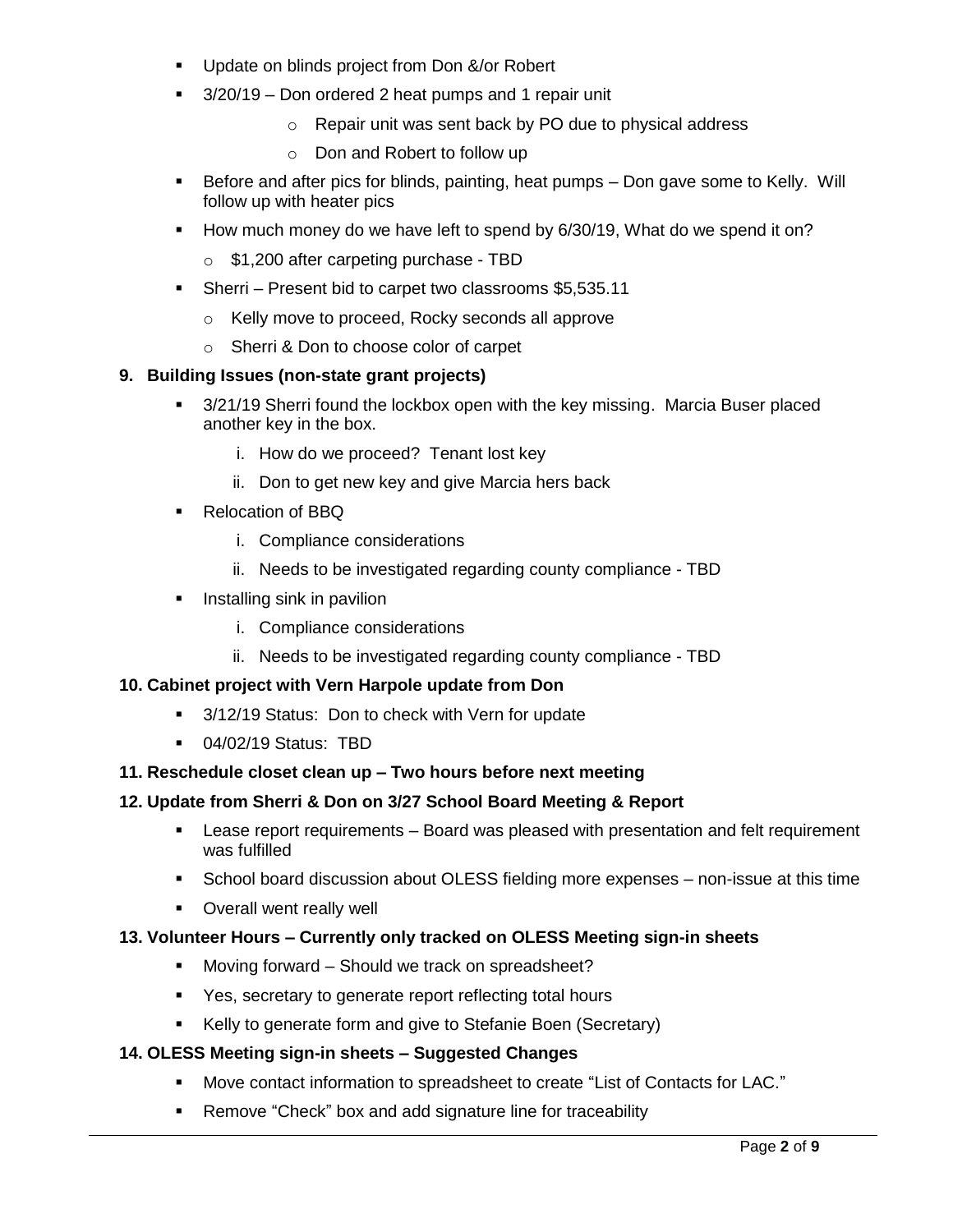Kelly to complete each of the above

## **15. Receipt generation for donations**

- 3/12/19 Status: Linda Williams stated Yes, we can generate receipts but we need to check with the IRS for guidelines. Form has been received from CEKC.
- 3/15/19 Status: Brian Wanless stated that value is to be determine by the donor
- Conflicting opinions How to follow up?
- 04/02/19 Status: IRS regulations prohibit chartable organizations from establishing or affirming the value of contributions
- Donor determines the value of the contribution

### **16. Signer(s) on checking account**

- 3/12/19 Status: Requirements will be determined during audit findings.
- 3/13/19 Status: Linda Williams stated "We require two signatures, plus Brian and myself on all Umpqua Accounts. It is just good business to have two people on your account if something happened the one of the individuals, the other person could still conduct business. This is why we have Brian and myself as backups."
- 3/15/19 Status: Brian Wanless stated One signature on checks is fine. If your board wants two, which can be a timing concern getting together, you certainly can have it that way. But yes on the signature card you should have two just in case you are not available.
- Who will be additional signer(s)?  $-$  Stefanie and Kelly to be backups.
	- i. Don to find out process and get back to Kelly and Stephanie

### **17. Audit of checking – Internal/External etc**

- 3/12/19 Status: Don & Sherri to check with CEKC for requirements
- 3/15/19 Status: Brian Wanless stated that audits may be performed internally
- Who will perform internal audit? Stefanie Boen to audit

#### **18. Insurance for OLESS board under CEKC**

- 3/13/19 Status: Don reached out to Linda Williams of CEKC. Linda stated that she is sending out forms for updated coverage but gave no details relative to current coverage.
- 3/15/19 Status: Brian Wanless stated that we should check with Jonathan Blake regarding coverage & that we should provide the names of our board members to confirm coverage.
- **How to follow up? Jonathan Blake &/or private insurance entity**
- Sherri generate a list of events occurring on site annually.
- Sherri generate list of renters & activities
- Marsha generate list of rental activities occurring on site
- Kelly to compile list
- What are requirements for insurance for general use? Kelly to ask Linda Williams

#### **19. Review of consistency between by laws and practices**

3/12/19 Status: All to review WA non-profit handbook and bylaws

# **20. Open Forum**

Matthew Perry memorial stone will be installed near memorial tree next week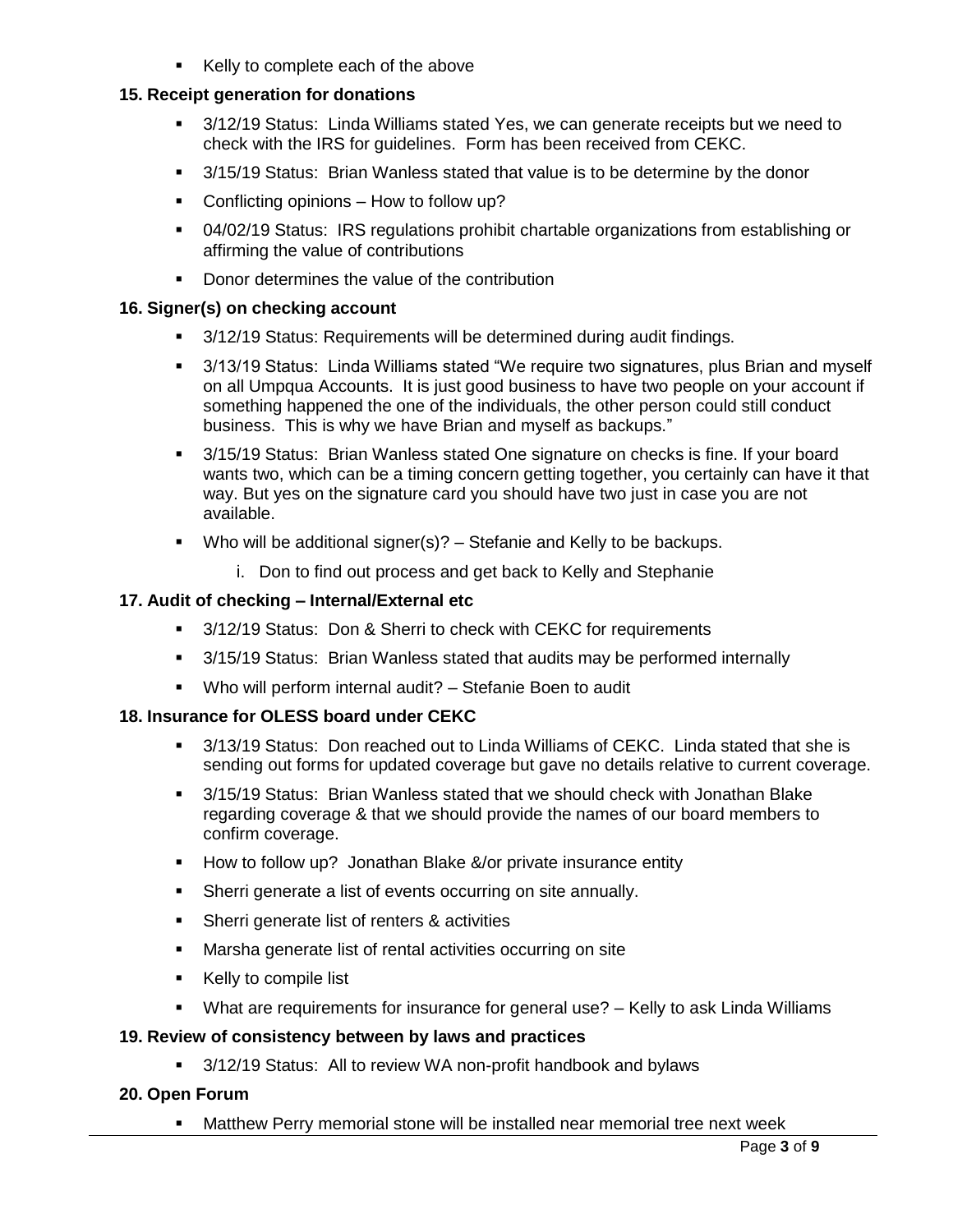Rocky – grading needs to be addressed on North side of building – Kevin to look into issue

# **ACTION ITEMS:**

**Don:**

- Work with Stefanie to schedule audit of checking account
- **•** Determine path for Kelly & Stefanie to become signers on checking account
- **EXECUTE:** Arrive at 2PM on 5/7 to clean out closet
- **Replace lost key in lockbox and give Marcia Buser her key back**
- Work with Sherri to decide on color for classroom carpeting
- **Take heater replacement pics and send to Kelly**
- **Follow up on "lost" heater repair kit sent back by PO**
- Renew Weebly site for two years to receive deal Don renewed website for two years (\$208.01). Don renewed LAC domaine name for 2 years (\$72.65) - Complete.
- Work with Marsha to resolve Weebly payment processing issue Complete
- Check with CEKC about requirements for additional signer on checking accounts See updates on 4/2/19 agenda. - Complete
- Check with CEKC to determine what insurance they have for OLESS board members See updates on 4/2/19 agenda. - Complete
- Order blinds for middle room Don completed w/ Steve's Blinds (\$1,151.89). Blinds onsite and being installed. - Complete
- **Work with Kelly to clean out garbage in South classroom Complete**
- Help Robert install blinds in middle room Don and Robert completed install on 03-29-2019. **Complete**
- Order 2 heat pumps and 1 repair unit Don ordered from H-Mac Systems (\$2,295.49). Delivery expected 03-29-2019 – Complete
- **-** Review WA Non-Profit Handbook for review at next meeting: [https://www.sos.wa.gov/\\_assets/corps/washington-nonprofit-handbook-2018-edition.pdf](https://www.sos.wa.gov/_assets/corps/washington-nonprofit-handbook-2018-edition.pdf)
- **Review bylaws for review at next meeting**
- Attend school board meeting on 3/27/19 to provide school board with OLESS update On 3-27- 2019 Don and Sherri gave Lyle School Board update on building. Also gave copies of Dec 2018 and Jan 2019 financial reports. - Complete
- Get an update from Vern on kitchen project bid TBD
- Pay \$425.40 to Mindy Robinson/Lyle Pioneer Days balance Corrected Amount: **\$264.40**. Sent check and letter. Will present letter at 04-02-2019 OLESS Board meeting - Complete
- Ask Katrina if her schedule is flexible so she can clean around the booking schedule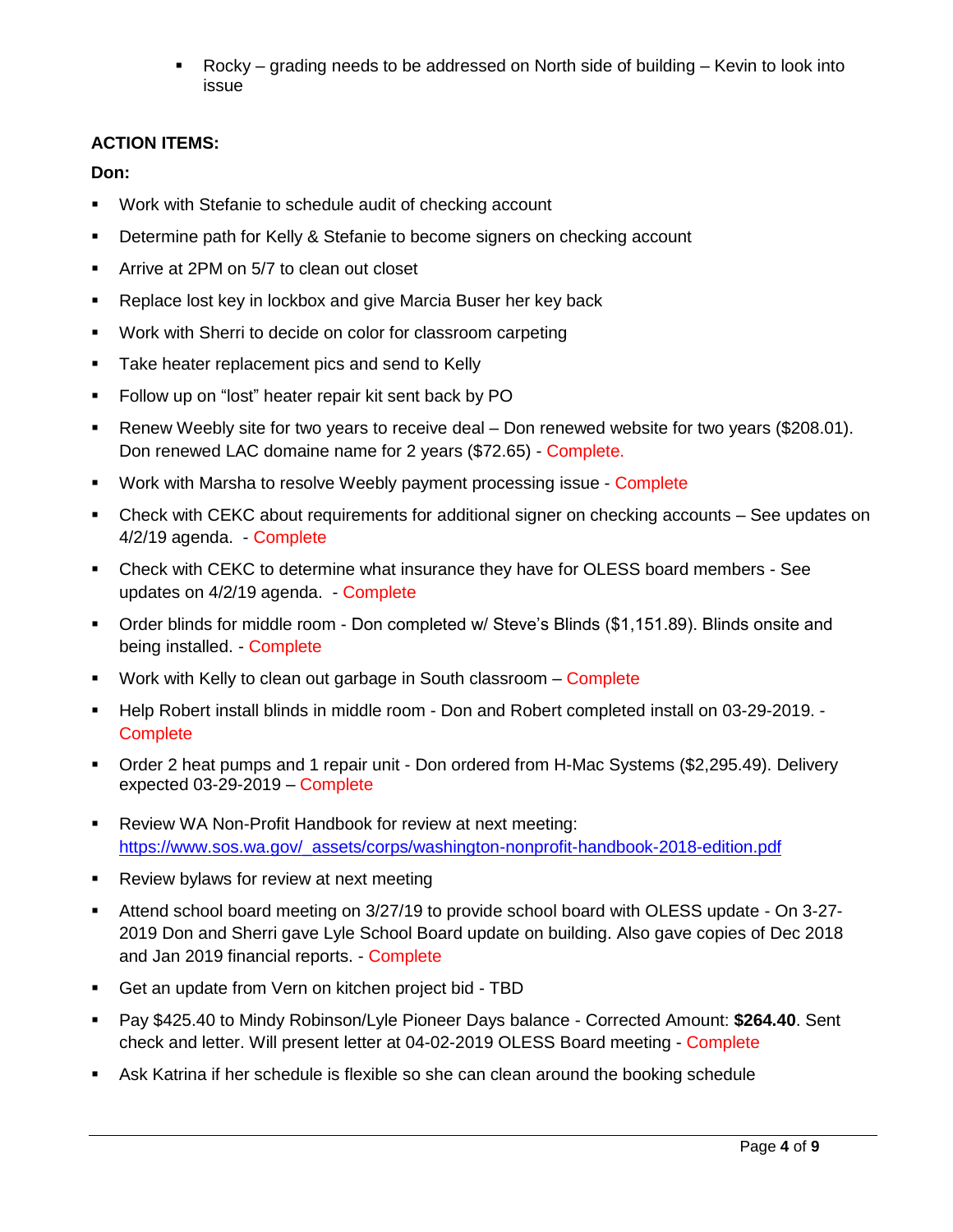- Talk to KPUD to find out what would be involved to increase community share of water for greenspace
- Talk to CEKC about generating receipts Complete
- **Talk to CEKC about what insurance is provided for board members Complete**
- **Send Kelly receipts for reimbursement**
- Email Cindy to get State Nonprofit status so it can be kept up to date Completed by Don in Dec 2019. (\$10.00) – Complete
- Provide Marsha a building key Completed by Don 11-08-2018. Key #: 13 Complete
- Provide Robert with a building key Completed by Don 11-08-2019. Key  $\#$ : 12 Complete
- Prepare 1099-MISC forms for Marsha, Robert & Katrina Completed by Don 01-29-2019 **Complete**
- Email 1099-MISC to Secretary for filing Completed and mailed by Don 01-29-2019 Complete
- Generate projected budget for 2019 Completed by Don and presented to OLESS Board at 03-12- 2019 meeting. - Complete

# **Julie:**

- **F** Arrive at 2PM on 5/7 to clean out closet
- Review WA Non-Profit Handbook for review at next meeting: [https://www.sos.wa.gov/\\_assets/corps/washington-nonprofit-handbook-2018-edition.pdf](https://www.sos.wa.gov/_assets/corps/washington-nonprofit-handbook-2018-edition.pdf)
- **Review bylaws for review at next meeting**
- As Facebook administrator, work with Marsha to update FB to allow visitors to post messages

# **Kevin:**

- **EXTERN Arrive at 2PM on 5/7 to clean out closet**
- **EXED** Look into grading issue on North side of building Kelly to help explain
- Review WA Non-Profit Handbook for review at next meeting: [https://www.sos.wa.gov/\\_assets/corps/washington-nonprofit-handbook-2018-edition.pdf](https://www.sos.wa.gov/_assets/corps/washington-nonprofit-handbook-2018-edition.pdf)
- **Review bylaws for review at next meeting**
- **Determine what is a good sound system for LAC**
- Fix stairs at entryway on west side of building When weather allows
- **Look into skate park drainage and options to fix Requested in new grant application Complete**

# **Kelly:**

- Compile list from Marsha and Sherri and send to Linda Williams of CEKC
- Follow up with Linda Williams of CEKC and get a copy of the policy covering our board
- Become back up signer on checking account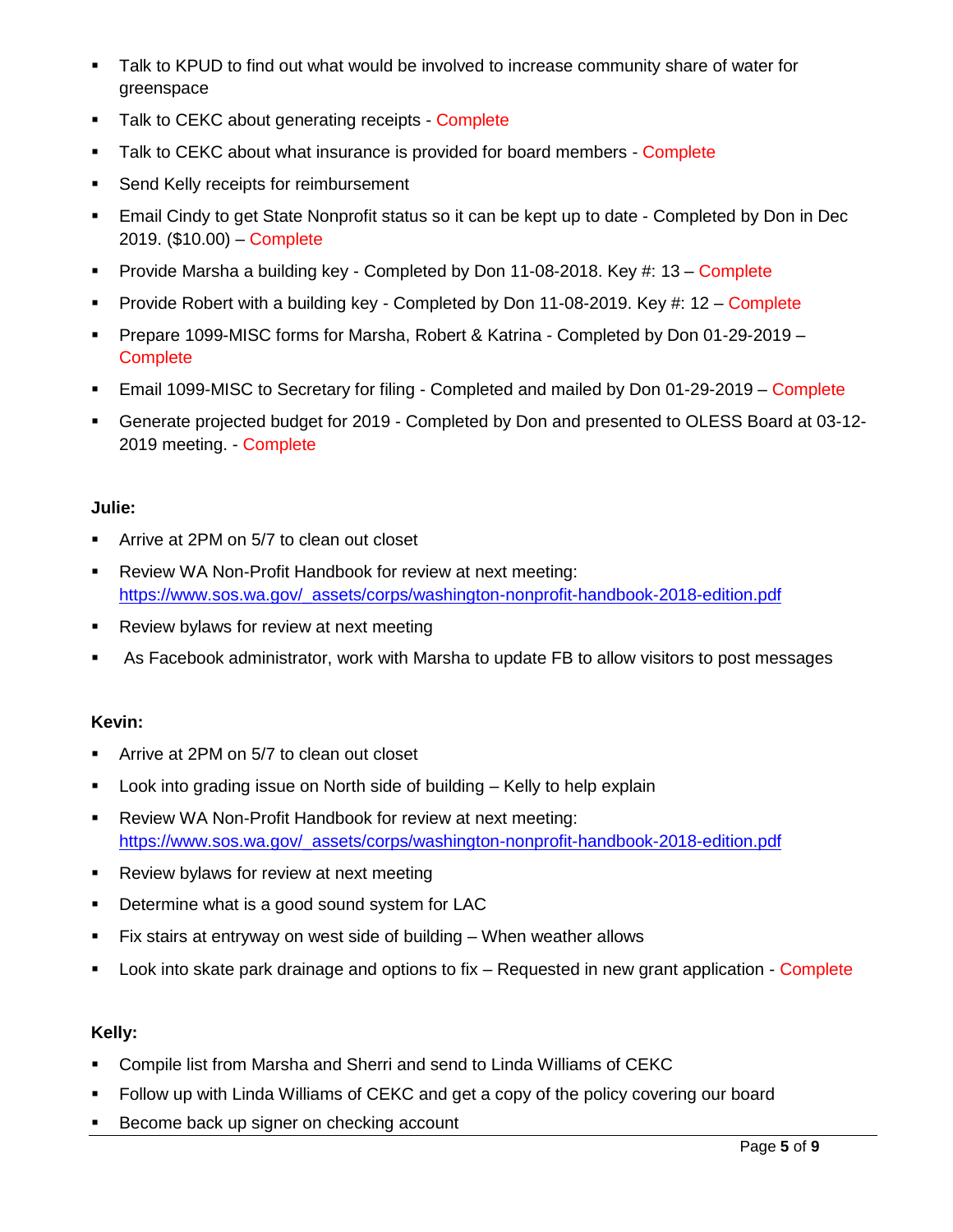- **Send secretary donation form**
- Move contact information from sign in sheet to spreadsheet to create "List of Contacts for LAC."
- Remove "Check" box and add signature line for traceability to sign in sheet
- **Generate form to track volunteer hours**
- **F** Arrive at 2PM on 5/7 to clean out closet
- Follow up with CEKC and Mindy to determine appropriate course of action for Pioneer Days funds
- **Send in grant reimbursement package that was returned due to inaccurate address**
- Review WA Non-Profit Handbook for review at next meeting: [https://www.sos.wa.gov/\\_assets/corps/washington-nonprofit-handbook-2018-edition.pdf](https://www.sos.wa.gov/_assets/corps/washington-nonprofit-handbook-2018-edition.pdf)
- **Review bylaws for review at next meeting**
- **Investigate accounting audit requirements**
- **Update January minutes Complete**
- **Work with Don to clean out garbage in South classroom Complete**
- **Submit receipts for blinds & heater units**
- **Talk to Adrian about moving furniture**
- **Update Marsha name spelling and email List Complete**
- **Look into window rebates from PUD**
- **Add Gorgeswap to LAC website**
- **Generate donation receipt for Adrian**
- Fix stairs at entryway on west side of building When weather allows

#### **Marsha:**

- Generate list of rental activities occurring on site regarding insurance coverage and send to Kelly
- **F** Arrive at 2PM on 5/7 to clean out closet
- Work with Julie to update Facebook to allow visitors to post messages
- **Work with Don to resolve Weebly payment processing issue** 
	- i. 3/13/19 Status: Donate button added Complete
- **Investigate way to manage documentation of liability regarding donated site time Complete**
- **Update cleaning list for renters Complete**
- **IDED** Investigate reader board options and present at next meeting TBD

#### **Robert:**

- Arrive at 2PM on 5/7 to clean out closet
- Follow up on "lost" heater repair kit sent back by PO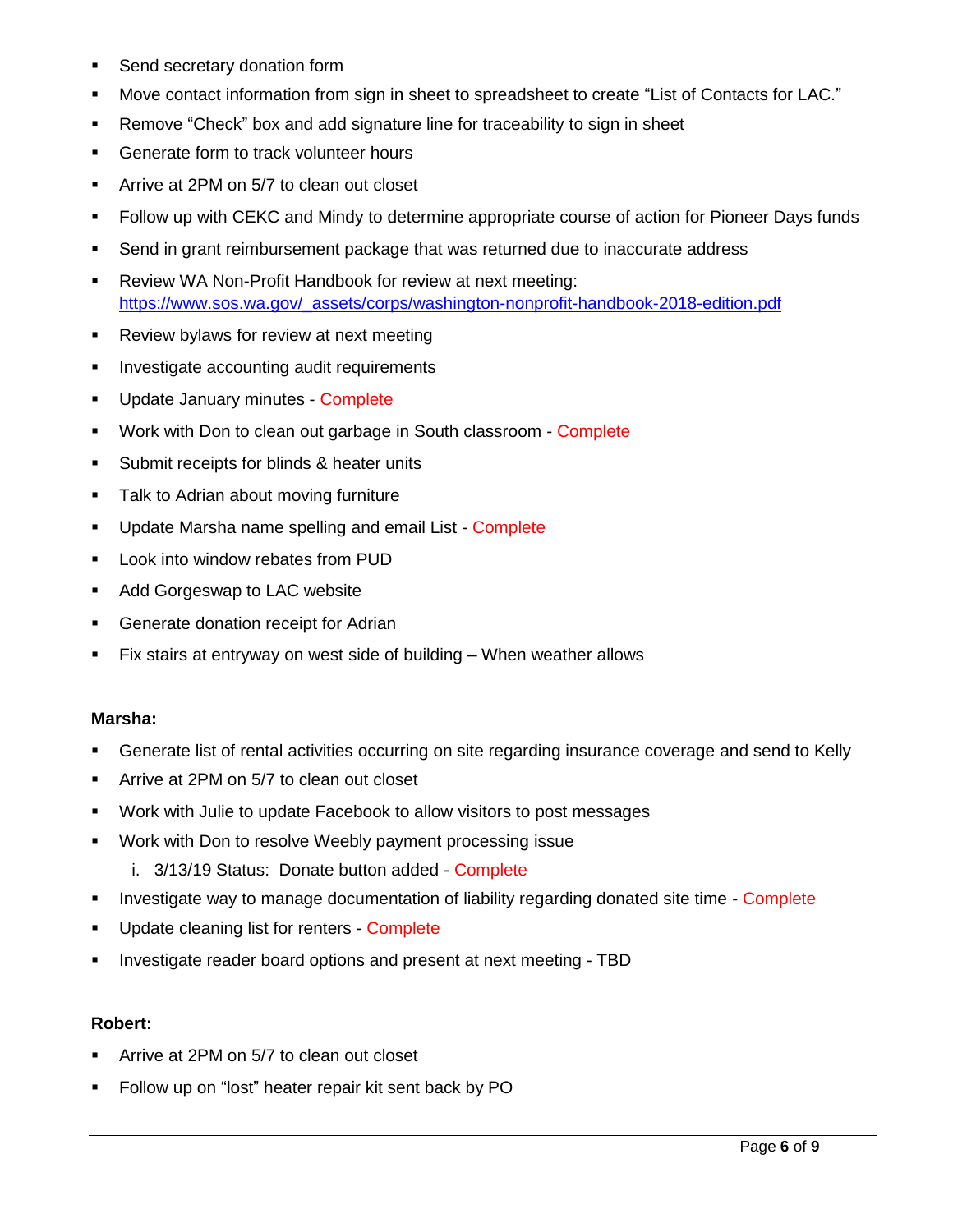- Help Don install blinds in middle room Don and Robert completed install on 03-29-2019. **Complete**
- **Investigate rugs for hallway**
- **Construct a cage around the HVAC unit**
- **Investigate wireless thermostats for heaters for two rooms**
- **Investigate contacts to potentially restore chimney**
- Replace boards near skate park as soon as the weather allows  $-8$  total
- **Investigate roof leak in boiler room Flashing has been replaced.**
- **Replace timer for outside faucet**
- Change four fixtures in cat rescue room
- **Replace hose with PVC pipe**
- Replace electrical box by the BBQ with outlet with USB port
- Place lock on the boiler room
- **Investigate repair of door bar closest to skate park**

### **Rocky:**

- **F** Arrive at 2PM on 5/7 to clean out closet
- Review WA Non-Profit Handbook for review at next meeting: [https://www.sos.wa.gov/\\_assets/corps/washington-nonprofit-handbook-2018-edition.pdf](https://www.sos.wa.gov/_assets/corps/washington-nonprofit-handbook-2018-edition.pdf)
- **Review bylaws for review at next meeting**
- Check if the doors she has would fit to replace current doors by skate park.
- Paint outside of all OLESS doors
- **Submit receipts for paint reimbursement**

#### **Sherri:**

- **Generate a list of events occurring on site annually and send to Kelly**
- **Generate list of renters & activities and send to Kelly**
- **F** Arrive at 2PM on 5/7 to clean out closet
- **Work with Don to decide on color for classroom carpeting**
- Accept bid to carpet south and middle classrooms and manage project
- Check with CEKC about requirements for additional signer on checking accounts See updates on 4/2/19 agenda. - Complete
- Review WA Non-Profit Handbook for review at next meeting: [https://www.sos.wa.gov/\\_assets/corps/washington-nonprofit-handbook-2018-edition.pdf](https://www.sos.wa.gov/_assets/corps/washington-nonprofit-handbook-2018-edition.pdf)
- **Review bylaws for review at next meeting**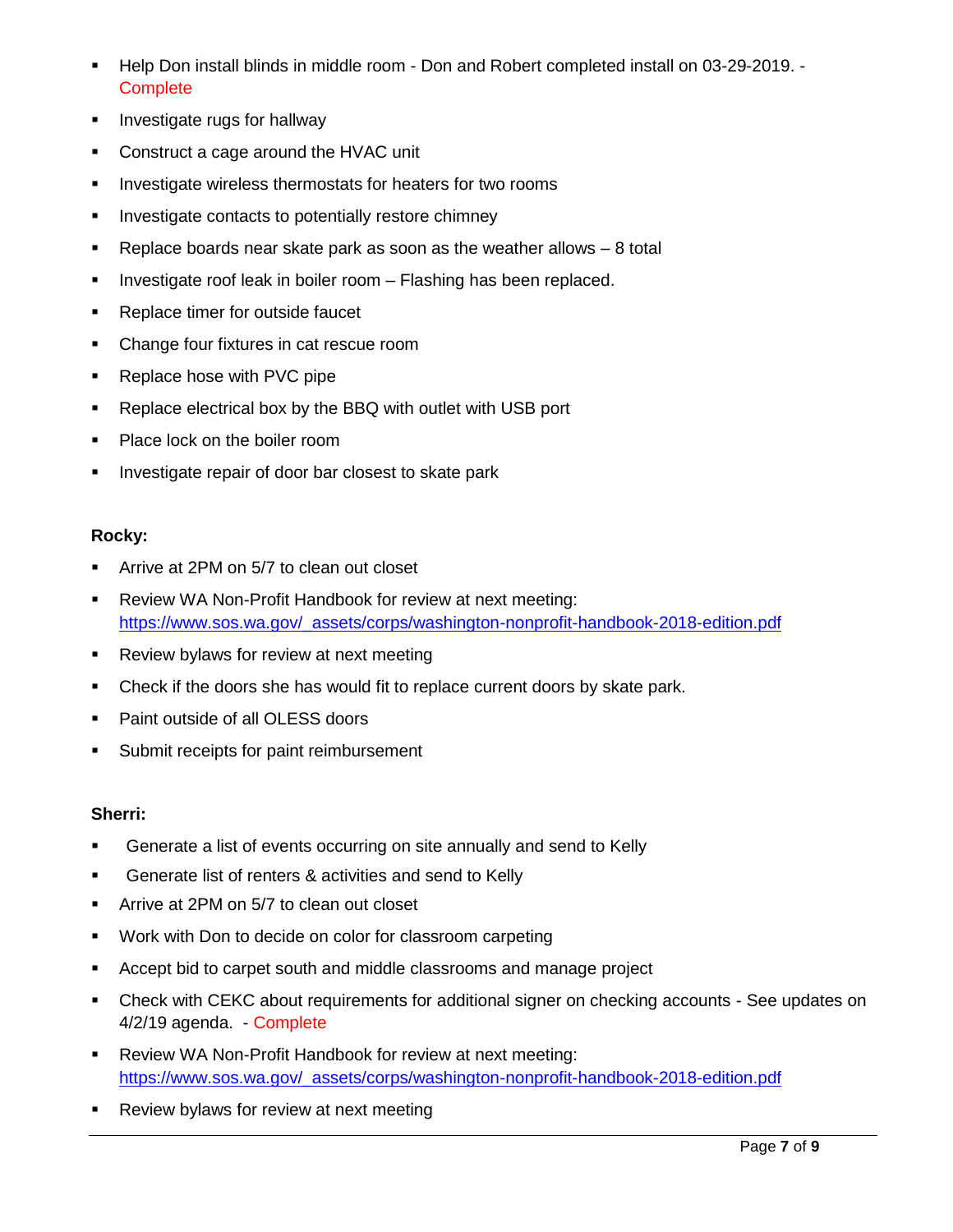- **Investigate accounting audit requirements See updates on 4/2/19 agenda. Complete**
- Attend school board meeting on 3/27/19 to provide school board with OLESS update See updates on 4/2/19 agenda. - Complete
- Accept Bennett Painting bid and manage hallway painting project
- Meet with Marsha to go through info she needs to know
- Generate forms to facilitate audit of 2018 financial statements
	- 3/12/19 Status: Checking on audit requirements with CEKC
	- See updates on 4/2/19 agenda. Complete
- Contact Brian from CEKC about insurance regarding Pioneer Days See updates on 4/2/19 agenda. - Complete

### **Stefanie:**

- Work with Don to schedule audit for checking account
- Become back up signer on checking account
- Begin tracking donation forms Kelly will send you the form. No need to retroactively track.
- Begin tracking volunteer hours Kelly will send you form. No need to retroactively track.
- **EXTERN Arrive at 2PM on 5/7 to clean out closet**
- Review WA Non-Profit Handbook for review at next meeting: [https://www.sos.wa.gov/\\_assets/corps/washington-nonprofit-handbook-2018-edition.pdf](https://www.sos.wa.gov/_assets/corps/washington-nonprofit-handbook-2018-edition.pdf)
- Review bylaws for review at next meeting
- **Instagram Follow up on Brielle's email (Forwarded from Marcia B)**

#### **Vern:**

**Manage flags appropriately/legally - Ongoing** 

#### **PARKING LOT**

- Cleaning work parties
- **Should tree lighting ceremony be an annual event**
- Open house for completion of restoration grant Maybe Gina Mosbruckers performs ribbon cutting ceremony
- Look over statement of work for Housekeeping and consider adding kitchen and popcorn maker
- Area above boiler room needs fascia to keep the birds and bats out
- **Projector for rental**
- **Mixing valve in janitors closet needs to be replaced**
- **Fire inspections requirements?**
- Greenspace How to reduce water bill